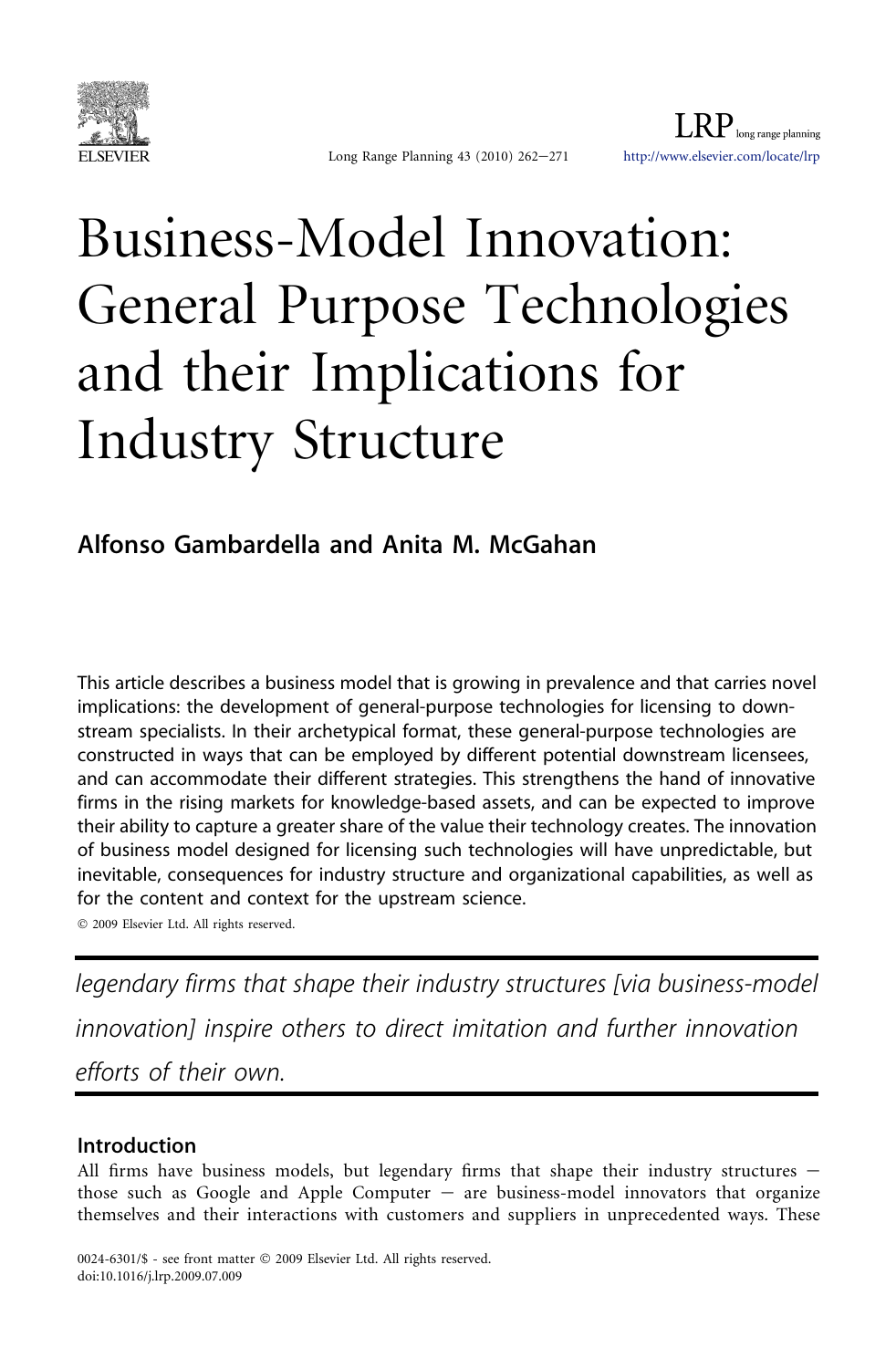firms have inspired others both to direct imitation and to further innovation efforts on their own account.

A business model is an organization's approach to generating revenue at a reasonable cost, and incorporates assumptions about how it will both create and capture value.<sup>1</sup> Teece identifies a business model as reflecting 'management's hypothesis about what customers want, how they want it, and how an enterprise can best meet those needs, and get paid for doing so'.<sup>[2](#page--1-0)</sup> Whenever a business model generates profit, it is because the firm has developed activities and accumulated resources that drive a wedge between operating costs and revenues by making the firm more efficient than rivals (thus lowering total costs) and/or more effective than rivals at raising revenues either through higher prices or greater volumes. The asset or resource base and activity profile of the firm is integrally tied to its business model, and the success of a business model in generating profit  $-$  at driving the wedge between costs and revenues  $-$  depends on the accumulation within the organization of strategically important resources. In today's economy these are increasingly grounded in intangibles such as scientific knowledge and intellectual property. The essence of a firm's strategy is its business system (or activity set) for controlling these resources and adapting them over time to ensure their continuing relevance to the firm's customers (i.e., the constituents that generate revenues) and suppliers (i.e., those that generate costs). $3$ 

In this conceptualization, business-model innovation occurs when a firm adopts a novel approach to commercializing its underlying assets. One arena in which many firms with important knowledge assets are currently innovating is in the rising 'markets for technology', $4$  where firms sell rights to their intellectual property rather than themselves directly commercializing products and services based on their knowledge capital. While markets for technology have grown in recent years,<sup>[5](#page--1-0)</sup> companies electing to license their technologies confront a number of thorny issues  $-$  e.g., how to convince potential licensees to buy a technology that the supplier is not themselves using; and how to enforce their patents or otherwise gain sufficient compensation from the licensee. Markets for technology are evolving quickly, through a phase of intensive experimentation, to address these questions: $6$  their resolution  $-$  and the potential for their further growth into adjacent markets and industries  $-$  is at the centre of a major set of entrepreneurial and industrial opportunities.

general-purpose technologies [are] a novel alternative to applied, specialized, commercially mature technologies, [featuring] businessmodel innovation and the evolution of technology markets

This article focuses on one issue arising among this broad set of opportunities: the development of general-purpose technologies as a novel alternative to applied, specialized, commercially mature technologies.[7](#page--1-0) This approach has all the features of business-model innovation, but it also suggests an important trajectory in the evolution of technology markets that may ultimately facilitate further entrepreneurship involving general-purpose approaches in a wider range of application industries.

#### Business-model innovation and technology licensing

Historically, licensing technology has tended to occur across national boundaries and reflected the geographic limits of the licensing firm's market reach.<sup>[8](#page--1-0)</sup> Companies issued licenses in foreign countries because they had no concrete *a priori* intention of entering them directly, finding it more profitable to extract rents from licensees with local downstream advantages than to enter such (often geographically remote) markets directly.

But the technology licensing wave of the 1980s and 1990s took on a different character than this 'norm', with firms selling property rights over their ideas to other companies operating in the same